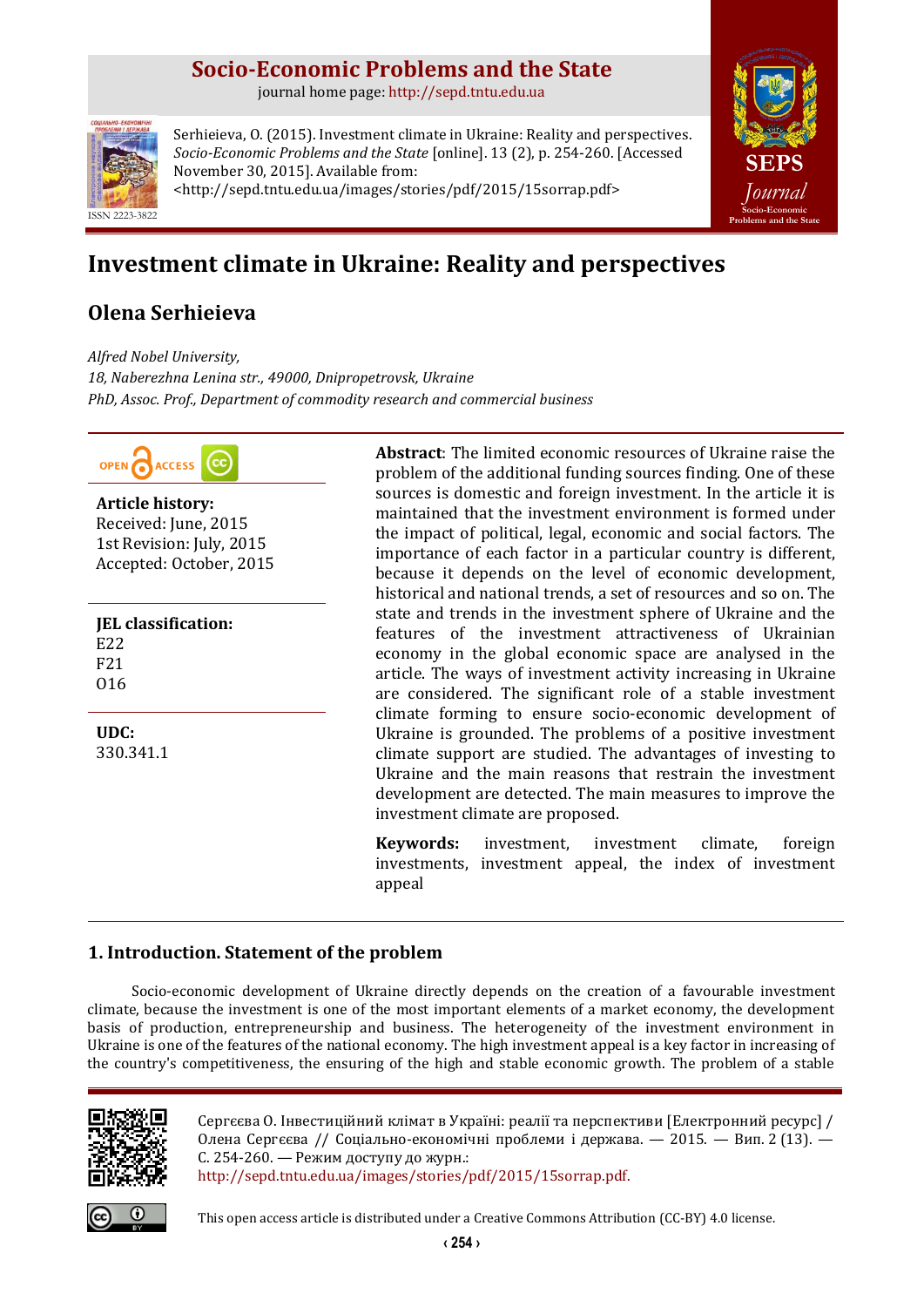investment climate forming, the expansion of state functions in ensuring of the investment flow into the Ukrainian economy and their rational use are extremely urgent and important. One of the key challenges that is facing the Ukrainian authorities is to increase the investment appeal of the country.

Ukrainian economy has significant resource potential for the development of the investment climate. However, there are some obstacles that prevent to full use of the available investment potential. For Ukraine the investment is one of the most important means of the crisis ways out, the achievement of sustainable economic development, the quality indicators improving of economic activity on the micro and macro levels. Therefore, prospects consideration of the investment climate improving in Ukraine that based on mobilization and usage of the foreign investments is one of the most urgent tasks of economic science.

### **2. Analysis of recent research and publications**

The subject matter of the a favourable investment climate creation, the investment potential realization are studied by such scientists: Zadnipryanna T.S., Yevtushenko H.I., Livkivskyy T.A., Pavlenko O.V. and others [1, 2]. The issue of the foreign investments attraction into the economy of Ukraine is dedicated the researches of I.V. Blank, O.V. Varyanychenko, N.A. Navrotska, I.L. Sazonets [2, 6].

### **3. Unsolved aspects of the problem**

Scientific research of the certain aspects of investment activity in Ukraine is limited with theoretical generalizations and definitions, but almost there is no practical experience. Inadequate state of scientific problems researches in general, an urgent need to develop the practical recommendations concerning the investment enhance to the Ukrainian economy determine the actuality of the research topic.

## **4. Task formulation**

The aim of the study is to analyze the characteristics of the investment attractiveness of Ukrainian economy in conditions of the global economic environment forming, the assessment of investment climate in Ukraine, the problems identifying and measures finding to ensure a favourable investment climate and competitiveness of the national economy.

### **5. Main material exposition**

At the present stage Ukrainian economy is required a large volume of both domestic and foreign investment. According to calculations of the Ministry of Economic Development and Trade of Ukraine, many European companies want to invest in Ukraine, but they do not do it because of high risks. A great assistance would be the implementation of the EU governments' state guarantees for their businesses that invest in Ukraine [5]. Thus, the strategic goal of Ukrainian foreign policy is an active engagement into the international integration processes. However, the realization of this task requires the significant concentration of intellectual, material, financial and natural resources for the development of strategic technologies as key factors of competitiveness in the global community. Moreover, there are significant difficulties with the practical implementation of attractive investment climate in Ukraine.

Trends analysis of the international financial markets and global priorities changes of the various sectors of the economy indicate the capital transfusion activation on a global scale. Under the circumstances, Ukrainian companies must take an active part in these processes, in spite of all this they should be capital recipients.

It should be noted that there are many criteria that determine the investment attractiveness of the country. The main of them are the presence of educated personnel, inexpensive labour force, a large consumer market, positive dynamics of economic growth. These criteria to a certain extent correspond to the domestic economy. However, despite the important role of these positive trends, there is no guarantee that high growth will continue in the future and will ensure qualitative changes in all spheres of society life. Especially it should be taken into account the factor that economic recovery is in Ukraine against the backdrop of significant distortions in the institutional framework of the economy, the structural distortions in sectoral and regional development, acute social contradictions.

There is a lot of information about the resource potential of Ukrainian economy. It is considered the available benefits of investing in Ukraine:

– A high level of research and development in many fields of science and technology and the availability of significant scientific and technical potential.

– Human capital is a key competitive advantage of Ukrainian economy. Wage in Ukraine is much lower than in developed countries;

– Ukrainian market is rapidly growing.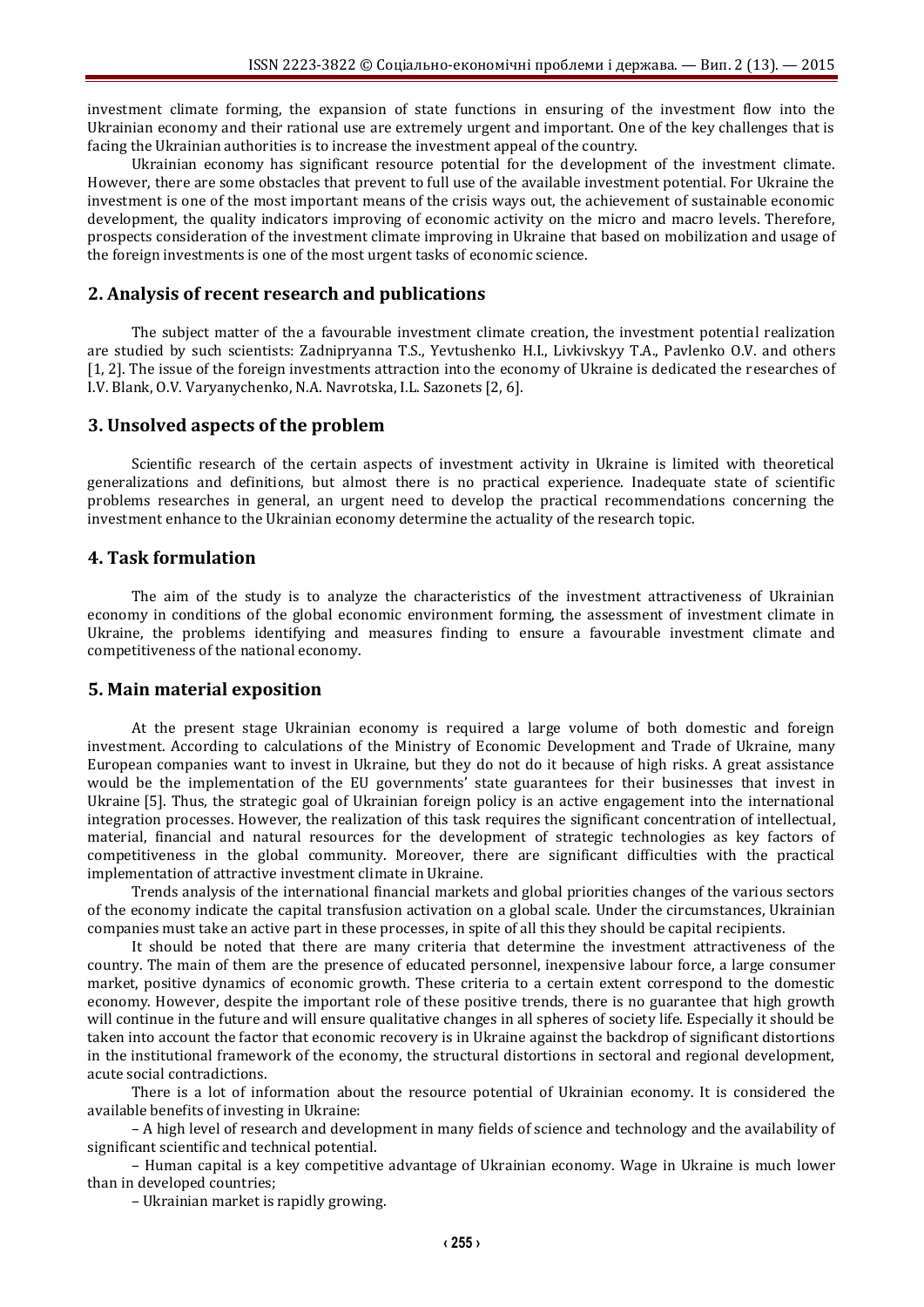– Good infrastructure. There are pipelines, transit terminals, railways and roads, electricity networks, ports.

- Favourable geographical location and direct border with the European Union.
- Significant reserves of many kinds of raw materials;
- A favourable climate of Ukraine (no tornadoes, tsunamis, droughts, dangerous insects, natural disasters).

– It is worth to note the land, forest and water resources; the mineral wealth and rich soils. More than 60% of agricultural lands are high-quality fertile black soil. In most regions of Ukraine there is the sufficient quantity of rainfall, solar energy, favourable temperature that allows the economic activities with limited costs in all areas of the economy.

The opposite factor that affects on the investing of country is the investment opportunities that foreigners see in Ukraine. Comprehensively assessing the investment climate, it should be focused on the state of the specific markets in which investors will operate (regional, sectoral, market of specific product or service, etc.).



**Figure 1. Dynamics of investment attractiveness of Ukraine [4]**

Ukrainian economy has always been attractive to foreign companies and investors. Expanding its activities, the investment into Ukrainian market promises the high profits, and respectively, imposes the certain risks. Investment attractiveness index is a rating of investment attractiveness of Ukraine that is conducted by the European Business Association and is based on regular monitoring of the business climate by the top officials of the Association member companies. As shown in Figure 1 the investment attractiveness of Ukraine in the first quarter of 2015 remained virtually unchanged in compared to 2012-2014 – 2.51 points out of five. The highest index of investment attractiveness of Ukraine was in 2011 – 3.4 points, then it is gradually decreased. The lowest value was recorded in 2013.

Just foreign investments act a key role in the accumulation of money and their recommencement. This is contributed the uneven economic development, political situation in the country, geographical location, accumulation zones of productive forces, the infrastructure development, historical background, differentiation of different industries profitability in different parts of the world and the heterogeneous division of labour.

The dynamics of direct foreign investments into Ukraine is shown on Fig. 2.



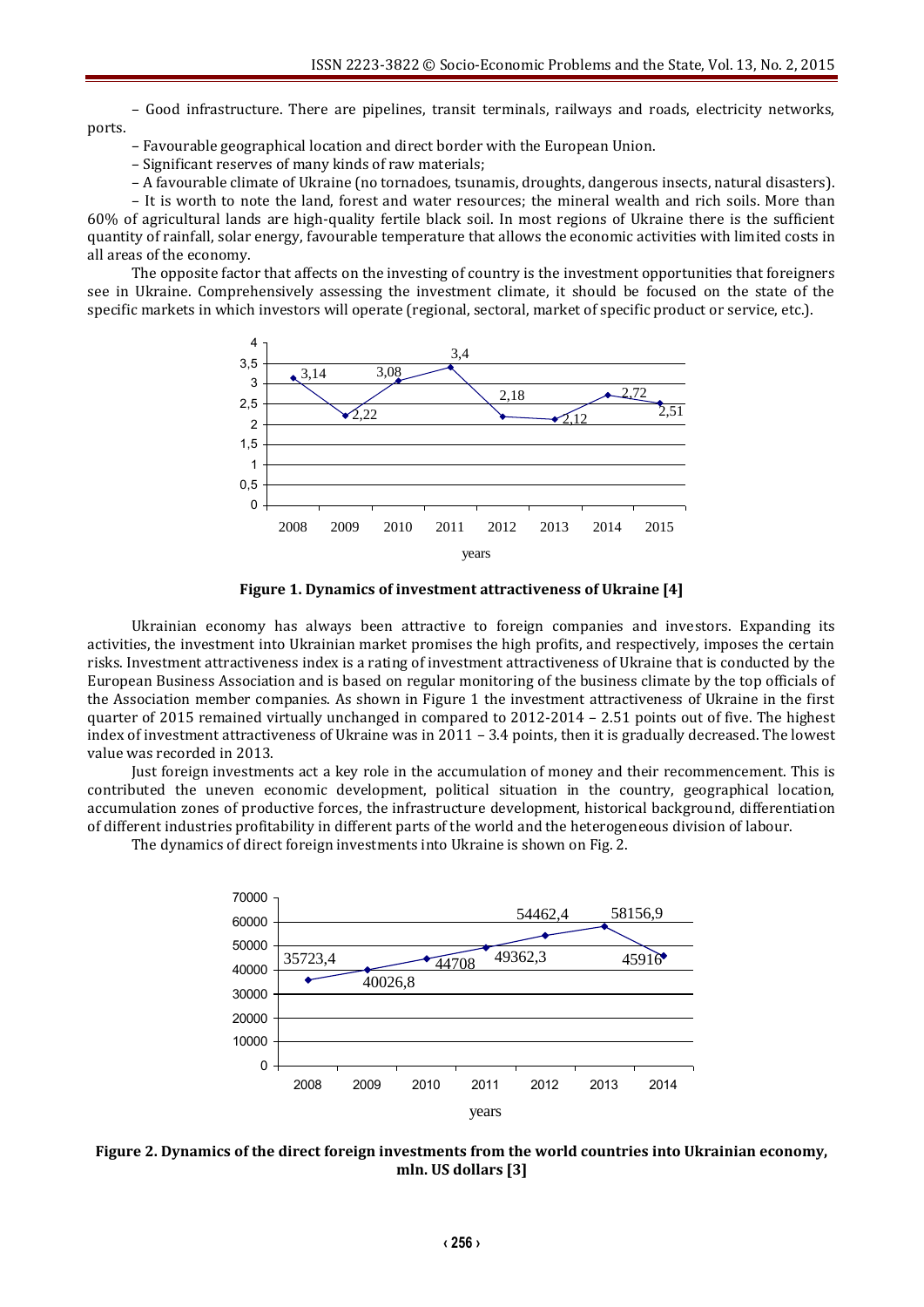According to the State Statistics Committee of Ukraine for 2014 Ukrainian economy is invested 45 916 million US dollars foreign direct investment (share capital), by foreign investors, which is 21% less than the corresponding period of 2013 and 29% over the corresponding period of 2008. Considering the situation in Ukraine and on the Crimean peninsula, most businessmen refrain from investment in the Ukrainian economy. The influence of the revolutionary events in Ukraine at the end of 2013-2014 on the investment climate can be assessed in different ways. At the end of 2013 the investment activity is significantly decreased. However, in the future such radical changes in policy and administration of the country considerably raise the interest of the economy as a whole. During the Revolution it is greatly increased the interest about the events in Ukraine. These heated events are lively discussed at all levels in most countries. The structure of the direct foreign investment is shown on Fig. 3.



**Figure 3. Structure of the direct foreign investment into Ukrainian economy in 2014, % [3]**

Analyzing data on Figure 3 we can conclude that in 2014 Cyprus (29.9%), Germany (12.5%) and the Netherlands (11.1%) have invested the most in the national economy of Ukraine.

Ukrainian economy to foreigners is an object of the world economy, which can be and should be invested. Foreigners show the great interest to invest Ukrainian economy. The next logical step in investment resources mobilization must be drastic measures to resolve the political situation, stabilization of the hryvnia rate against the major world currencies, the harmful effects of corruption reducing. In this situation the decisive role belongs to the state policy relative to foreign investment. There is cooperation with foreign investors, capital mobilization, control of the market condition, the regulation of economic, political and social activities.

List of the main reasons hampering the development of investment activity in Ukraine and possible measures to improve the investment climate and increase investment attractiveness of Ukraine are given in Table 1.

| Table 1. Analysis of the causes of the investment control and measures to improve the investment<br>climate in Ukraine                                                                                                            |                                                                                                                                                                                                                              |
|-----------------------------------------------------------------------------------------------------------------------------------------------------------------------------------------------------------------------------------|------------------------------------------------------------------------------------------------------------------------------------------------------------------------------------------------------------------------------|
| <b>Causes</b>                                                                                                                                                                                                                     | <b>Measures</b>                                                                                                                                                                                                              |
| Political, legislative and economic<br>instability in Ukraine.                                                                                                                                                                    | Making a radical revolution in human psychology, instilling in them<br>the tradition to earn, to consume, to save and to invest.                                                                                             |
| Presence of corruption, raiding in the<br>enterprises and bureaucracy in state<br>bodies of Ukraine; the hidden<br>unemployment.                                                                                                  | The introduction of "hard" budget constraints; creating of the<br>transparent competitive environment.                                                                                                                       |
| The inability of a government to fulfil<br>responsibility concerning the<br>its<br>social protection.                                                                                                                             | The implementation of the pension reform and to promote the<br>establishment of the private pension funds institute.                                                                                                         |
| The lack of clear safeguards for<br>foreign investors from unscrupulous<br>debtors and partners, the lack of<br>confidence in further cooperation at<br>the economic changes<br>in the<br>legislation time or in times of crisis. | Threshold limit of the shadow economy, legalization of shadow capital<br>and the mass consciousness formation of positive perception of this<br>step will provide a huge inflow of investment resources into the<br>economy. |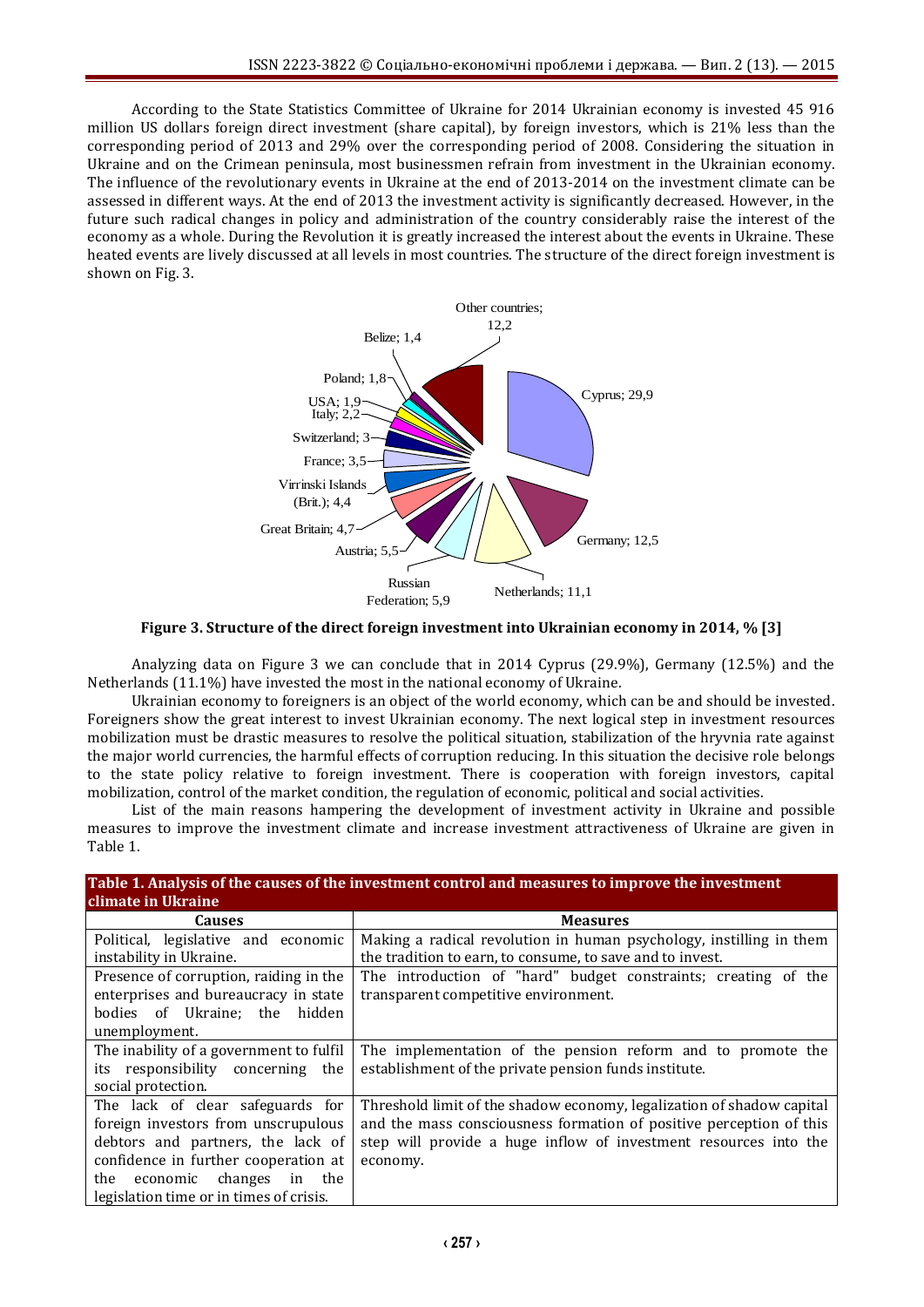| The lack of a unified strategy and<br>plans for investment promotion.                                                      | State support for the establishment of mechanisms to raise funds of<br>population into the investment circulation;                                                                                                                                                                                  |
|----------------------------------------------------------------------------------------------------------------------------|-----------------------------------------------------------------------------------------------------------------------------------------------------------------------------------------------------------------------------------------------------------------------------------------------------|
|                                                                                                                            | The use of the marketing and PR-strategies to involve the foreign                                                                                                                                                                                                                                   |
|                                                                                                                            | investment by state authorities;                                                                                                                                                                                                                                                                    |
|                                                                                                                            | Preparation of appropriate information packages to the potential<br>investors;                                                                                                                                                                                                                      |
|                                                                                                                            | Preparing for companies a new type of management - with market<br>thinking.                                                                                                                                                                                                                         |
| The lack of effective bankruptcy<br>procedures, protection of owners'<br>rights.                                           | The investment efficiency improving due to the market environment<br>transparency and work of enterprises (it should be taken the official<br>acts which severely stipulate the need of information publication<br>about investment activity of enterprises, and accounting system<br>improvement). |
| High rates of duty, misunderstanding<br>in the determining of the customs<br>value of goods and other customs<br>barriers. | Creating of the equal competitive conditions for domestic and foreign<br>investors.                                                                                                                                                                                                                 |
| Low productivity of the economy.                                                                                           | Promoting of a strong banking system development that is aimed at<br>lending to the real economy sector; to promote the development of the<br>insurance market.                                                                                                                                     |

The language and geographical barriers are increasingly losing their relevance, before potential economic and social benefits. Some sectors of the economy just dramatically need funding in the form of investments (especially in the fields where fixed assets are worn out). Even the small financial resources may be the result of significant economic and social benefits.

## **6. Conclusions and recommendations for further researches**

Ukraine could potentially be one of the leading countries in the foreign investment mobilization. This is contributed with its vast natural resource potential, favourable economic and geographical location, the availability of skilled labour force, a significant domestic market, place in the world geopolitical policy of the leading world countries etc. Thus, foreign investments contribute to the economic growth of the receiving economy and its integration into the global economy through the transfer of production capacity, transfer of technology, capital, management experience, skills and innovation. Though today investors begin to look more closely to Ukrainian companies, but on the one hand, this is a really great perspective on the other is too big risks.

#### **Author details (in Ukrainian) Інвестиційний клімат в Україні: реалії та перспективи**

Сергєєва Олена

Дніпропетровський університет імені Альфреда Нобеля,

вул. Набережна Леніна, 18, м. Дніпропетровськ, 49000, Україна

доцент кафедри товарознавства і торговельного підприємництва

**Анотація**. Обмеженість економічних ресурсів поставила Україну перед проблемою пошуку додаткових джерел фінансування. Одним з таких джерел є внутрішні та іноземні інвестиції. В статті стверджується, що інвестиційне середовище формується під впливом політичних, правових, економічних і соціальних чинників. Значимість кожного чинника в окремо взятій країні різна, оскільки це залежить від рівня економічного розвитку, історичних і національних тенденцій, від володіння сукупністю життєво необхідних ресурсів тощо. Проаналізовано стан та тенденції розвитку інвестиційної сфери України, особливості інвестиційної привабливості економіки України в умовах формування глобального економічного простору. Розглядаються напрями підвищення інвестиційної активності в Україні. Обґрунтовано важливу роль формування стабільного інвестиційного клімату у забезпеченні соціальноекономічного розвитку України. Розглянуто проблеми забезпечення сприятливого інвестиційного клімату Визначено переваги інвестування в Україну, головні причини, що стримують розвиток інвестиційної діяльності та запропоновано основні заходи покращення інвестиційного клімату.

**Ключові слова**: інвестиції, інвестиційний клімат, іноземні інвестиції, інвестиційна привабливість, індекс інвестиційної привабливості.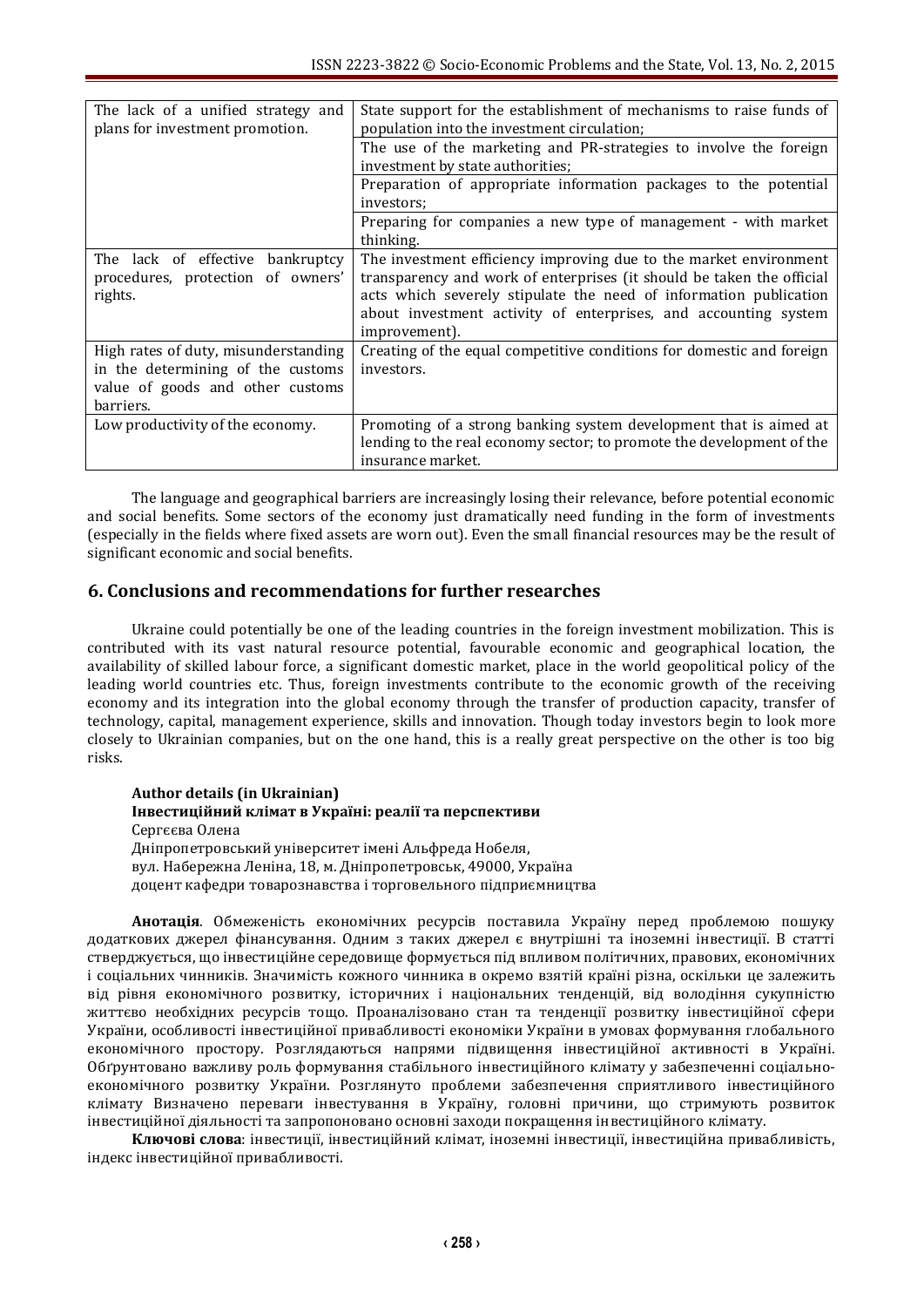#### **Author details (in Russian) Инвестиционный климат в Украине: реалии и перспективы** Елена Сергеева

**Аннотация**. Ограниченность экономических ресурсов поставила Украину перед проблемой поиска дополнительных источников финансирования. Одним из таких источников является внутренние и иностранные инвестиции. В статье утверждается, что инвестиционная среда формируется под влиянием политических, правовых, экономических и социальных факторов. Значимость каждого фактора в отдельно взятой стране разная, поскольку это зависит от уровня экономического развития, исторических и национальных тенденций, от совокупности жизненно необходимых ресурсов и тому подобное. Проанализировано состояние и тенденции развития инвестиционной сферы Украины, особенности инвестиционной привлекательности экономики Украины в условиях формирования глобального экономического пространства. Рассматриваются направления повышения инвестиционной активности в Украине. Обосновано важную роль формирования стабильного инвестиционного климата в обеспечении социально-экономического развития Украины. Рассмотрены проблемы обеспечения благоприятного инвестиционного климата Определены преимущества инвестирования в Украину, главные причины, сдерживающие развитие инвестиционной деятельности и предложены основные мероприятия по улучшению инвестиционного климата.

**Ключевые слова**: инвестиции, инвестиционный климат, иностранные инвестиции, инвестиционная привлекательность, индекс инвестиционной привлекательности.

## **Appendix A. Supplementary material**

Supplementary data associated with this article can be found, in the online version, at <http://sepd.tntu.edu.ua/images/stories/pdf/2015/15sorrap.pdf>

#### **Funding**

The authors received no direct funding for this research.

#### **Citation information**

Serhieieva, O. (2015). Investment climate in Ukraine: Reality and perspectives. *Socio-Economic Problems and the State* [online]. 13 (2), p. 254-260. [Accessed November 30, 2015]. Available from: <http://sepd.tntu.edu.ua/images/stories/pdf/2015/15sorrap.pdf>

## **References**

- 1. Yevtushenko H.I., Levkivskyi T.A. Foreign investment in Ukraine: Current State and Prospects [Inozemne investuvannia v Ukraini: Suchasnyi stan ta perspektyvy]. *Zbirnyk naukovykh prats Natsionalnoho universytetu derzhavnoi podatkovoi sluzhby Ukrainy = Collected Works of the National University of the State Tax Service of Ukraine*, 2012, No.1, pp. 13.
- 2. Pavlenko I.I., Varianychenko O.V., Navrotska N.A. International trade and investment [*Mizhnarodna torhivlia ta investytsii*]. Kyiv, CUL, 2012. 256 p.
- 3. The official website of the State Statistics Committee of Ukraine [Ofitsiinyi sait Derzhavnoho komitetu statystyky Ukrainy], available at[: http://www.ukrstat.gov.ua/.](http://www.ukrstat.gov.ua/)
- 4. The official website for European Business Association (EBA) [*Ofitsiinyi sait European Business Association (Yevropeiskoi Biznes Asotsiatsii)*], available at[: http://www.eba.com.ua/uk.](http://www.eba.com.ua/uk)
- 5. The official website of the Ministry of Economic Development and Trade of Ukraine [*Ofitsiinyi sait Ministerstva ekonomichnoho rozvytku i torhivli Ukrainy*], available at: http://www.me.gov.ua.
- 6. Sazonets I.L., Fedorova V.A. Investing [*Investuvannia*]. Kyiv, CUL, 2011. 312 p.

## **Використана література**

- 1. Євтушенко Г.І. Іноземне інвестування в Україні: Сучасний стан та перспективи: Збірник наукових праць Національного університету державної податкової служби України. / Г.І. Євтушенко, Т.А. Левківський. – 2012. – №1. –С. 13.
- 2. Павленко І.І. Міжнародна торгівля та інвестиції [Текст]: навч. посіб. / І.І. Павленко, О.В. Варяниченко, Н.А. Навроцька. – К.: Центр учбової літератури, 2012. — 256 с.